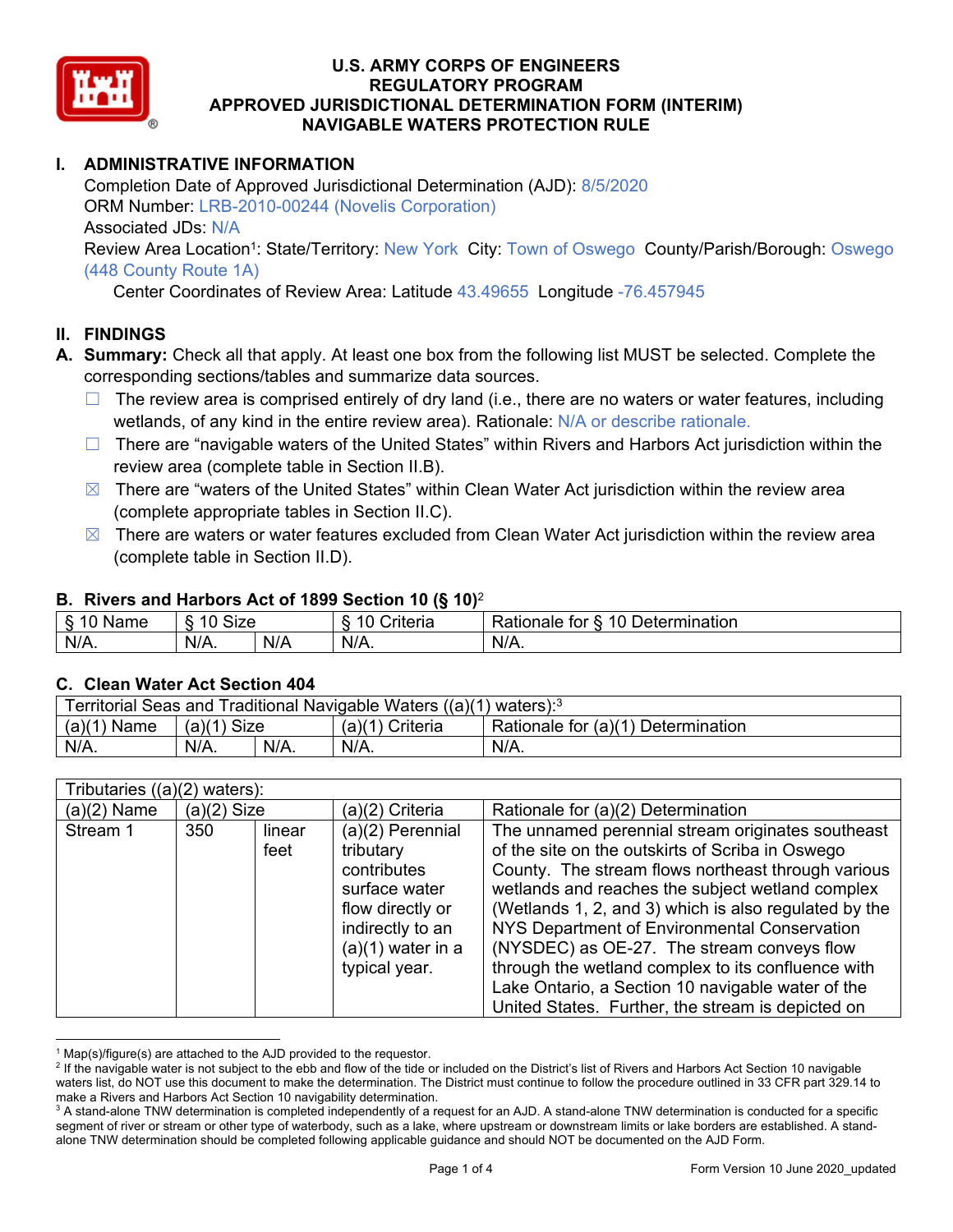

| Tributaries $((a)(2)$ waters): |               |  |                   |                                                   |  |  |  |
|--------------------------------|---------------|--|-------------------|---------------------------------------------------|--|--|--|
| $(a)(2)$ Name                  | $(a)(2)$ Size |  | $(a)(2)$ Criteria | Rationale for (a)(2) Determination                |  |  |  |
|                                |               |  |                   | the USGS topographic map as a perennial stream.   |  |  |  |
|                                |               |  |                   | The aerial photographs show this as a wide system |  |  |  |
|                                |               |  |                   | with water in all observances.                    |  |  |  |

| Lakes and ponds, and impoundments of jurisdictional waters $((a)(3)$ waters): |                                                                          |         |      |         |  |  |
|-------------------------------------------------------------------------------|--------------------------------------------------------------------------|---------|------|---------|--|--|
| $(a)(3)$ Name                                                                 | Rationale for (a)(3) Determination<br>$(a)(3)$ Size<br>$(a)(3)$ Criteria |         |      |         |  |  |
| $N/A$ .                                                                       | $N/A$ .                                                                  | $N/A$ . | N/A. | $N/A$ . |  |  |

|               | Adjacent wetlands ((a)(4)<br>waters): |                  |                                                            |                                                                                                                                                                                                                                                                                                                                                                                                                                                                                                                         |  |  |  |
|---------------|---------------------------------------|------------------|------------------------------------------------------------|-------------------------------------------------------------------------------------------------------------------------------------------------------------------------------------------------------------------------------------------------------------------------------------------------------------------------------------------------------------------------------------------------------------------------------------------------------------------------------------------------------------------------|--|--|--|
| $(a)(4)$ Name | $(a)(4)$ Size                         |                  | (a)(4) Criteria                                            | Rationale for (a)(4) Determination                                                                                                                                                                                                                                                                                                                                                                                                                                                                                      |  |  |  |
| Wetland 1     | .34-PFO                               | $\text{acre}(s)$ | $(a)(4)$ Wetland<br>abuts an $(a)(1)$ -<br>$(a)(3)$ water. | Wetlands 1, 2, and 3 are all part of the same large<br>wetland complex which is also regulated by the<br>NYSDEC and identified by that agency as OE-27.<br>The delineators named the wetlands individually for<br>ease of identification in relation to the actual review<br>area. The wetlands directly abut, within the review<br>area, a perennial stream (Stream 1) which flows<br>through the wetland complex to its confluence with<br>Lake Ontario, a Section 10 navigable water of the<br><b>United States.</b> |  |  |  |
| Wetland 2     | .34-PEM                               | $\text{acre}(s)$ | $(a)(4)$ Wetland<br>abuts an $(a)(1)$ -<br>$(a)(3)$ water. | See above Wetland 1.                                                                                                                                                                                                                                                                                                                                                                                                                                                                                                    |  |  |  |
| Wetland 3     | .30-PEM                               | $\text{acre}(s)$ | $(a)(4)$ Wetland<br>abuts an $(a)(1)$ -<br>$(a)(3)$ water. | See above Wetland 1.                                                                                                                                                                                                                                                                                                                                                                                                                                                                                                    |  |  |  |

## **D. Excluded Waters or Features**

| Excluded waters $((b)(1) - (b)(12))$ : <sup>4</sup> |                       |                                                                                                                                                                                              |                                                                                                                                                                                                                                                                                                                                                 |  |  |  |  |
|-----------------------------------------------------|-----------------------|----------------------------------------------------------------------------------------------------------------------------------------------------------------------------------------------|-------------------------------------------------------------------------------------------------------------------------------------------------------------------------------------------------------------------------------------------------------------------------------------------------------------------------------------------------|--|--|--|--|
| <b>Exclusion Name</b>                               | <b>Exclusion Size</b> |                                                                                                                                                                                              | <b>Rationale for Exclusion Determination</b>                                                                                                                                                                                                                                                                                                    |  |  |  |  |
| <b>Ephemeral Ditch 1</b>                            | 200<br>linear<br>feet | Exclusion <sup>5</sup><br>$(b)(5)$ Ditch that is<br>not an $(a)(1)$ or<br>$(a)(2)$ water, and<br>those portions of a<br>ditch constructed in<br>an $(a)(4)$ water that<br>do not satisfy the | The ditch is a non-maintained, man-made<br>feature, excavated in soil identified as "cut and<br>fill" originating in the east central portion of the<br>parcel. The channel carries surface water<br>discharge from impervious areas from the<br>surrounding developed area into the larger<br>wetland complex as identified above. The site is |  |  |  |  |
|                                                     |                       | conditions of $(c)(1)$ .                                                                                                                                                                     | a large, developed area that has been highly<br>manipulated in the past. The USGS map (ESRI<br>updated 2020) does not indicate evidence of<br>any previous stream in this location. Further,<br>Google Earth Aerial photos for 1994, 2011,                                                                                                      |  |  |  |  |

<sup>4</sup> Some excluded waters, such as (b)(2) and (b)(4), may not be specifically identified on the AJD form unless a requestor specifically asks a Corps district to do so. Corps districts may, in case-by-case instances, choose to identify some or all of these waters within the review area. 5 <sup>5</sup> Because of the broad nature of the (b)(1) exclusion and in an effort to collect data on specific types of waters that would be covered by the (b)(1)

exclusion, four sub-categories of (b)(1) exclusions were administratively created for the purposes of the AJD Form. These four sub-categories are not new exclusions, but are simply administrative distinctions and remain (b)(1) exclusions as defined by the NWPR.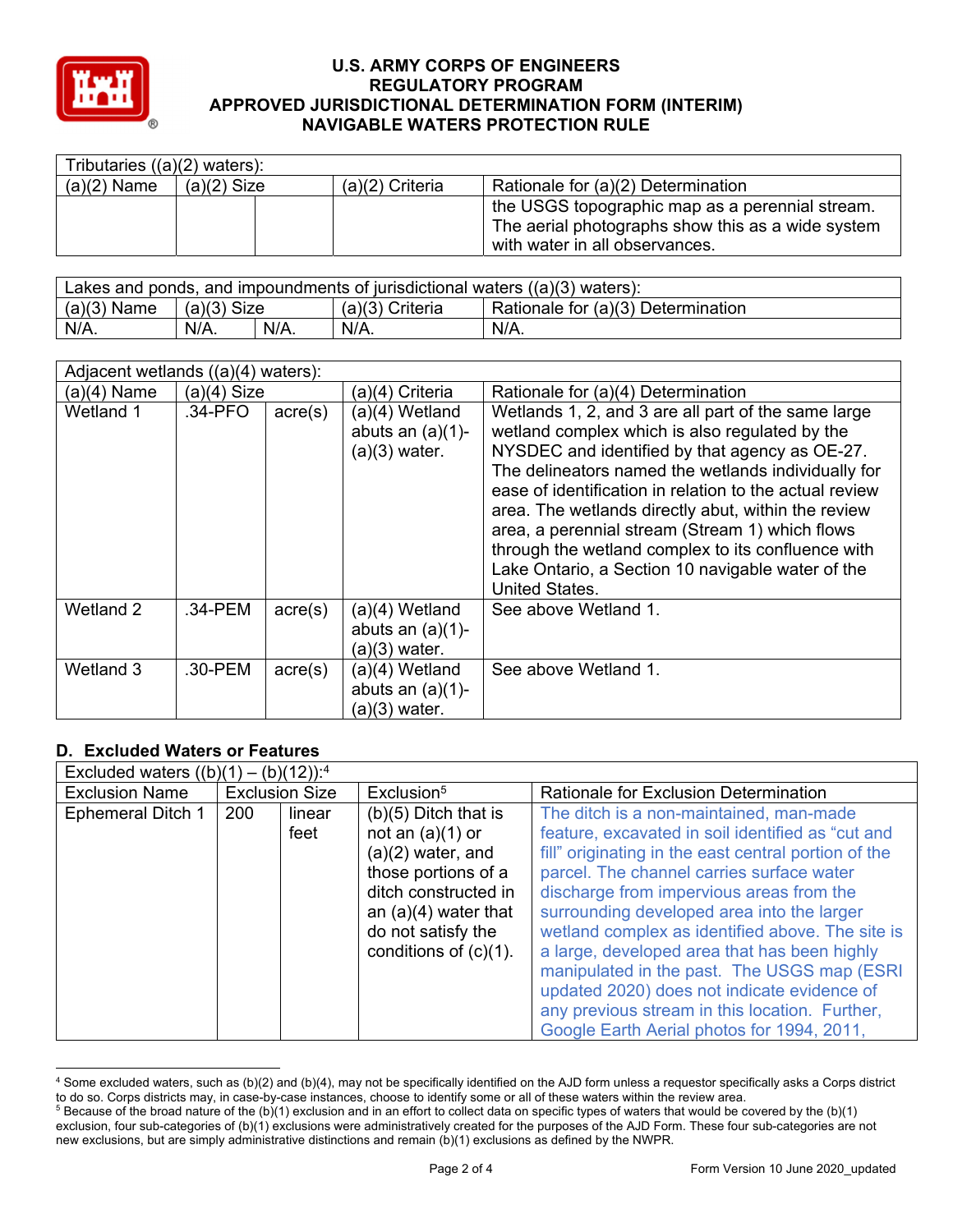

| Excluded waters $((b)(1) - (b)(12))$ : <sup>4</sup> |     |                       |                                                                                                                                                                                                |                                                                                                                                                                                                                                                                                                                                                                                              |  |  |  |
|-----------------------------------------------------|-----|-----------------------|------------------------------------------------------------------------------------------------------------------------------------------------------------------------------------------------|----------------------------------------------------------------------------------------------------------------------------------------------------------------------------------------------------------------------------------------------------------------------------------------------------------------------------------------------------------------------------------------------|--|--|--|
| <b>Exclusion Name</b>                               |     | <b>Exclusion Size</b> | Exclusion <sup>5</sup>                                                                                                                                                                         | Rationale for Exclusion Determination                                                                                                                                                                                                                                                                                                                                                        |  |  |  |
|                                                     |     |                       |                                                                                                                                                                                                | 2015, 2017, 2019 do not depict the presence of<br>water in the ditch. Information obtained by the<br>delineator indicates that there was no water in<br>the ditch at the time of the delineation. These<br>factors suggest an ephemeral flow regime at<br>best.                                                                                                                              |  |  |  |
|                                                     |     |                       |                                                                                                                                                                                                | Soils identified on the site consisted of cut and<br>fill land with a hydric rating of 10; Ira and Sodus<br>very stony soils, moderately steep with a hydric<br>rating of 0; and Scriba gravelly fine sandy loam,<br>0 to 8 percent slopes with a hydric rating of 10.                                                                                                                       |  |  |  |
| <b>Ephemeral Ditch 2</b>                            | 300 | linear<br>feet        | $(b)(5)$ Ditch that is<br>not an $(a)(1)$ or<br>$(a)(2)$ water, and<br>those portions of a<br>ditch constructed in<br>an $(a)(4)$ water that<br>do not satisfy the<br>conditions of $(c)(1)$ . | The ditch is a non-maintained, man-made<br>feature, excavated in soil identified as "cut and<br>fill" originating in the northeast portion of the<br>parcel. The channel carries surface water<br>discharge from impervious areas from the<br>surrounding developed area into the larger<br>wetland complex as identified above. Note that<br>the information for Ditch 1 applies to Ditch 2 |  |  |  |

# **III. SUPPORTING INFORMATION**

**A. Select/enter all resources** that were used to aid in this determination and attach data/maps to this document and/or references/citations in the administrative record, as appropriate.

 $\boxtimes$  Information submitted by, or on behalf of, the applicant/consultant: Wetland delineation conducted by LaBella Associates, was submitted with accurate, completed data sheets, photographs, NWI map, web soil survey with hydric soil ratings and other supporting information

This information is sufficient for purposes of this AJD. Rationale: NA

 $\Box$  Data sheets prepared by the Corps: Title(s) and/or date(s).

 $\boxtimes$  Photographs: Aerial and Other: Global Earth, ESRI, photos taken in the field during the delineation are dated March 18, 2020 and April 20, 2020, Google Earth aerial photos for 1994, 2011, 2015, 2017, 2019  $\Box$  Corps site visit(s) conducted on: Date(s).

- ☐ Previous Jurisdictional Determinations (AJDs or PJDs): ORM Number(s) and date(s).
- ☒ Antecedent Precipitation Tool: *provide detailed discussion in Section III.B*.
- ☒ USDA NRCS Soil Survey: Web Soil Survey, referenced on April 27, 2020
- ☒ USFWS NWI maps: Oswego East, New York Quad. The USFWS NWI Mapper indicates the map date as generally in the 1980's.
- ☒ USGS topographic maps: Oswego East, New York Quad, ESRI updated in 2020